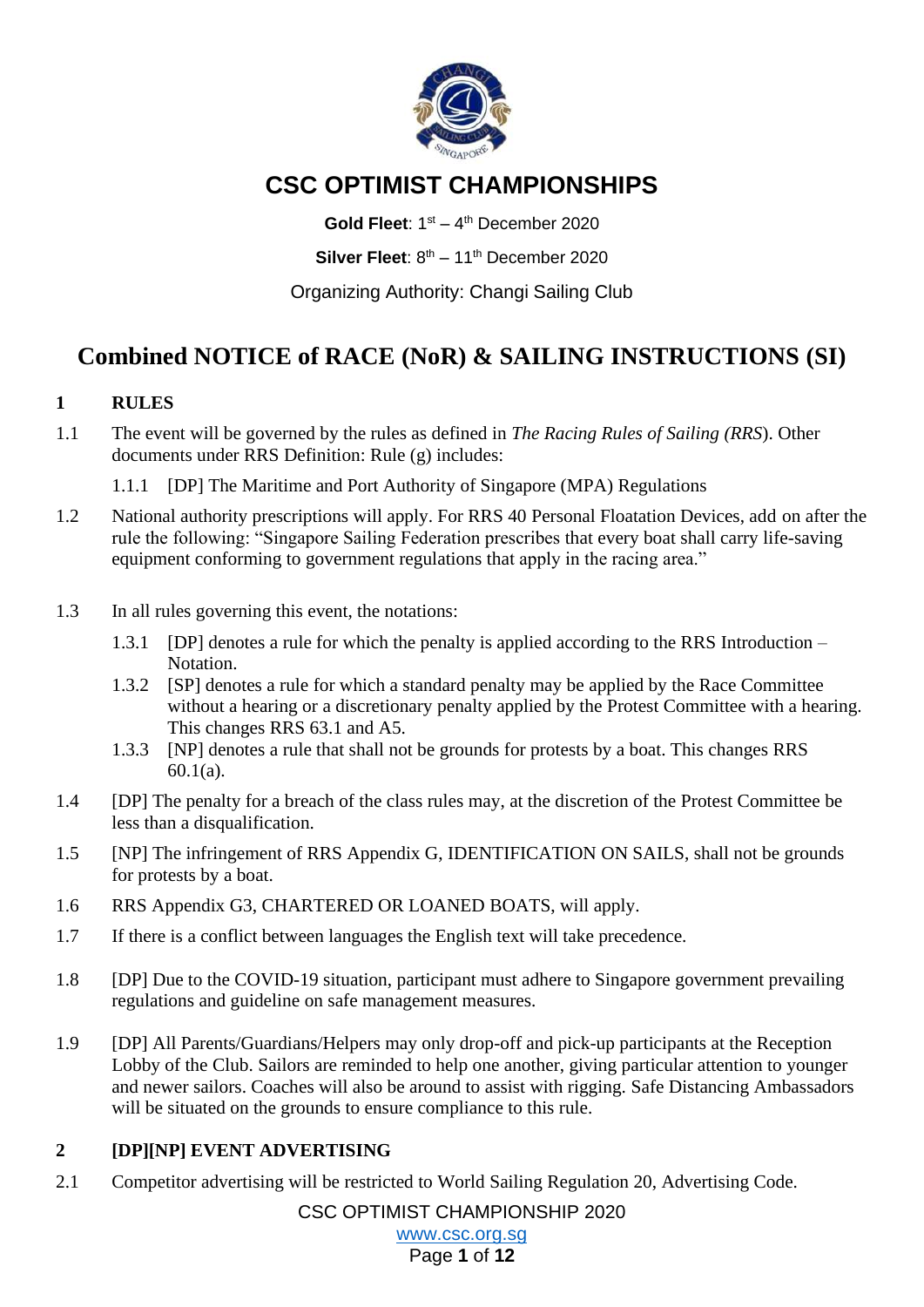2.2 Boats may be required to display advertising chosen and supplied by the Organising Authority. If this rule is broken, World Sailing Regulation 20.9.2 applies.

# **3 ELIGIBILITY AND ENTRY**

- 3.1 The regatta is open to all boats of the Optimist class who are members of a club affiliated to Singapore Sailing Federation, or in the case of international entrants are members of a club affiliated to their respective member national authority for sailing (MNA).
- 3.2 All local competitors must have at least SSF Opti-Racer certification.
- 3.3 Optimist Sailors listed in the Singapore Sailing Federation issued Gold Fleet list (as of November 2020) shall sail as one fleet (Gold Fleet) for the entire event. All other sailors in the national ranking shall sail in Silver Fleet for the entire event. Each fleet will be further divided into 2 groups (Blue/Yellow), with the Blue group racing on only the first and third day and the Yellow group racing on the second and fourth day out of the 4 days scheduled for each fleet.

It is the responsibility of the competitors to participate in the correct fleet and correct group. No ranking points will be awarded to a competitor who races in the wrong fleet and/or wrong group.

- 3.4 A minimum of 6 entries in each fleet to form an event. If the minimum number of entries is not received, the decision to allow the event to be conducted will be at the discretion of the Organising Authority.
- 3.5 Eligible boats may enter by completing the attached entry form and sending it, together with the required non-refundable fee, to

Changi Sailing Club

32 Netheravon Road,

Singapore 508508

Tel: +65 6545 2876

Website: [www.csc.org.sg](http://www.csc.org.sg/)

### **4 FEES**

Required fees (inclusive of GST) are as follows:

|                     | <b>Entry fee</b>                 |  |
|---------------------|----------------------------------|--|
| <b>Type</b>         | (On or before the closing dates) |  |
|                     | \$53.50 (CSC Member)             |  |
| <b>Gold Fleet</b>   | \$74.90 (Non-member)             |  |
|                     | \$53.50 (CSC Member)             |  |
| <b>Silver Fleet</b> | \$74.90 (Non-member)             |  |

## **5 [DP][NP] MEDIA RIGHTS, CAMERAS AND ELECTRONIC EQUIPMENT**

5.1 By participating in this event, competitors and their support persons automatically grant to the Organising Authority and any event sponsors, the right in perpetuity to make, use, and show, from time to time at their discretion, any motion pictures and live, taped or filmed television and other reproductions of them during the period of the event without compensation.

> CSC OPTIMIST CHAMPIONSHIP 2020 [www.csc.org.sg](http://www.csc.org.sg/) Page **2** of **12**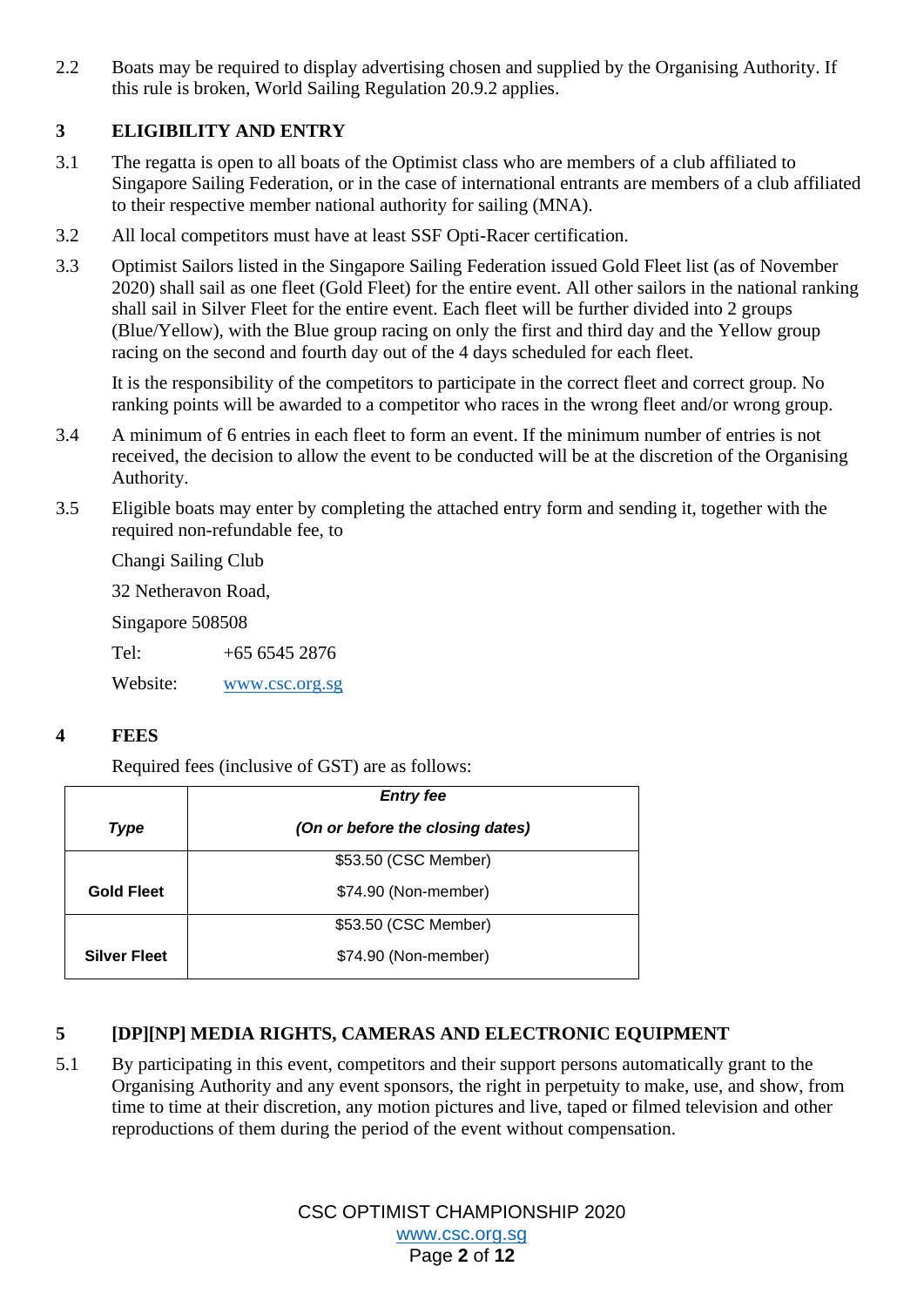- 5.2 Boats may be required to carry cameras, sound equipment or positioning equipment as specified by the Organising Authority. Information from such equipment shall not be used by a boat as evidence in a hearing. This changes RRS 63.6.
- 5.3 The equipment provided, once placed on the boat as instructed by the Organising Authority, shall not be manipulated by the competitor or the support person in any way, except when so required by the Organising Authority.
- 5.4 Competitors and their support persons may be required for media interviews during the period of the event.

## **6 [DP] CODE OF CONDUCT**

- 6.1 Competitors and support persons shall comply with any reasonable request from an event official.
- 6.2 Boats not racing shall avoid the area where boats are racing and any race official vessels.

## **7 [DP][NP] SAFETY REGULATIONS**

- 7.1 All competitors shall wear personal floatation devices at all times while afloat, except briefly while changing or adjusting clothing, or personal equipment. Wet suits and dry suits are not personal floatation devices. This changes RRS 40.
- 7.2 [SP] Check-Out and Check-In Procedures:
	- 7.2.1 Before launching on each scheduled racing day, a competitor from each boat shall individually Check-Out, by personally signing on the forms provided at the Race Secretariat located at the Changi Hall of the Changi Sailing Club. This also applies when boats are relaunched after returning ashore following the application of NoR/SI 7.5.
	- 7.2.2 Upon returning to shore after racing, a competitor from each boat shall individually Check-In, by personally signing on the forms provided at the Race Secretariat located at the Changi Hall of the Changi Sailing Club, as soon as possible but no later than the protest time limit. This also applies when boats return ashore following the application of NoR/SI 7.5.
- 7.3 A boat failing to comply with NoR/SI 7.2 may be protested by the race committee. The penalty is a DSQ in the first race of the day.
- 7.4 A boat that retires from a race shall notify the Race Committee as soon as possible before leaving the Course Area.
- 7.5 When flags AP over H or N over H are displayed from a Race Committee vessel, all boats in the Course Area shall immediately return ashore and wait there for further information. This changes race signals AP over H and N over H.
- 7.6 Standard Maritime Port Authority of Singapore (MPA) safety requirements will apply. In particular, all boats must keep clear of larger vessels making way in restricted channel. **At no times** shall any boats be in the shipping channel. Official safety boats will be on standby to guide or alter the course of sailors, and sailors shall comply with any reasonable request from race officials for their own personal safety.

## **8 COMMUNICATIONS WITH COMPETITORS**

- 8.1 Notices to competitors will be posted online at [www.csc.org.sg](http://www.csc.org.sg/) . Failure to access a notice on the event website will not be grounds for redress. This changes RRS 62.1(a).
- 8.2 Any change to the sailing instructions will be posted at least 30 minutes before the displaying of flag D on the day it will take effect, except that any change to the schedule of races will be posted no later than 30 minutes after the end of the latest protest time limit on the day before it will take effect.

CSC OPTIMIST CHAMPIONSHIP 2020 [www.csc.org.sg](http://www.csc.org.sg/) Page **3** of **12**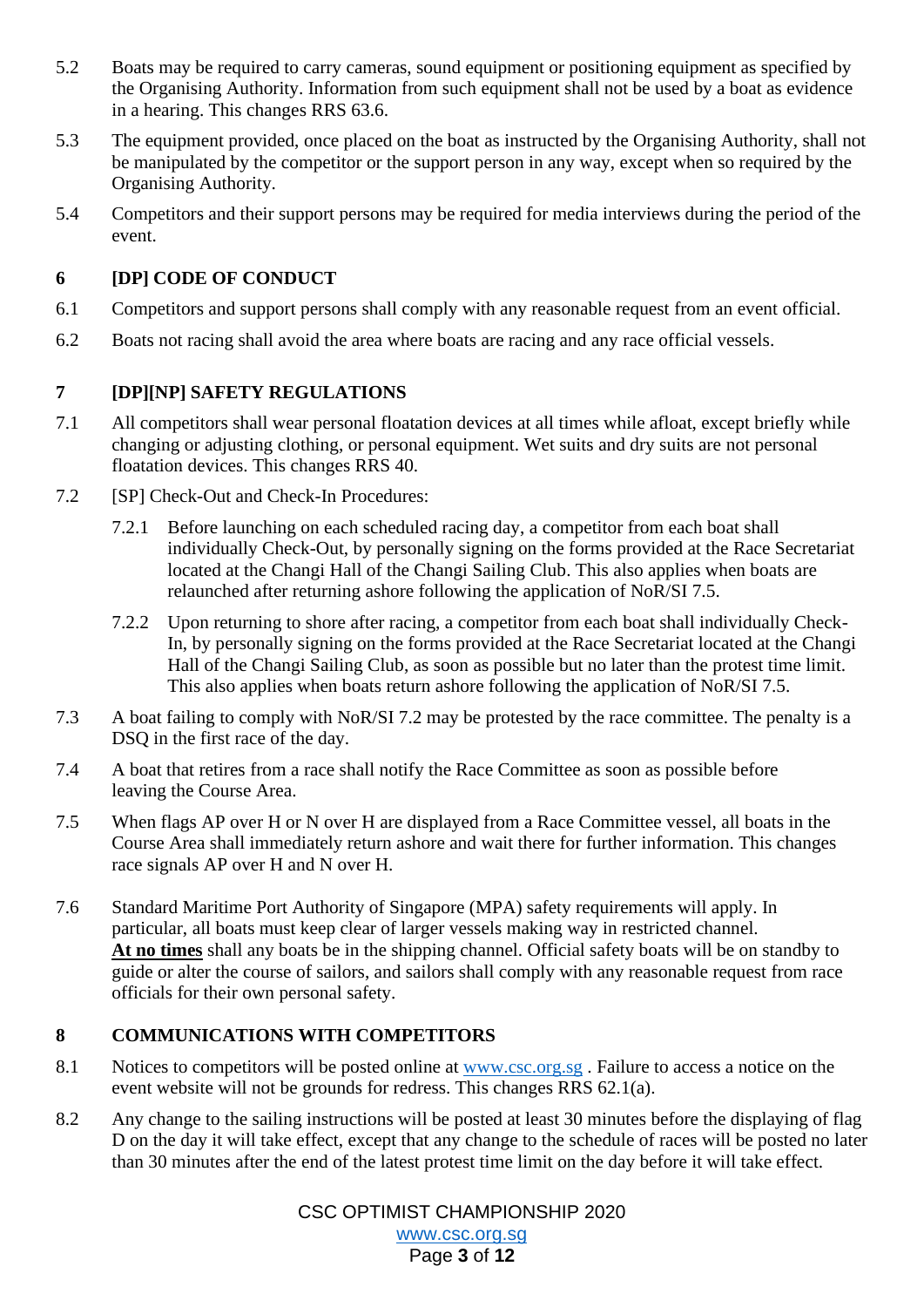- 8.3 Signals made ashore will be displayed on the flagstaff located at the CSC jetty.
- 8.4 When flag AP is displayed ashore, "1 minute" is replaced with "not less than 45 minutes" in the race signal AP. This changes RRS Race Signals.
- 8.5 [SP][NP] Flag D with one sound means: "The warning signal will not be made before the scheduled time or less than 45 minutes after flag D is displayed, whichever is later. Boats shall not launch until this signal is made."

# **9 [NP] FORMAT**

9.1 The event will consist of 2 groups (Blue/Yellow) for each fleet. Boats will be assigned to Blue and Yellow group of, as nearly as possible, equal size. Participating Boats in the sorted list will be allocated to groups according to the pattern shown in the table below. Initial assignments will be posted on [www.csc.org.sg](http://www.csc.org.sg/) by 72 hours before the scheduled time of the first race affected.

| <b>SSF National Ranking</b><br>(as of 22 Nov 2020) | <b>Group assignment</b> |  |
|----------------------------------------------------|-------------------------|--|
|                                                    |                         |  |
| First                                              | Blue                    |  |
| Second                                             | Yellow                  |  |
| Third                                              | Yellow                  |  |
| Fourth                                             | Blue                    |  |
| Fifth                                              | Blue                    |  |
| Sixth                                              | Yellow                  |  |
| Seventh                                            | Yellow                  |  |
| Eighth                                             | Blue                    |  |
| And so on                                          |                         |  |

9.2 If a participant's name is not listed in any of the groups, please call 6545 2876 by 30 November, 1600hrs (Gold Fleet) and 7 December 1600hrs (silver fleet) to clarify.

## **10 SCHEDULE**

10.1 The schedule of activities will be as follows:

| <b>Date</b> | Time    | <b>Event</b>                      | <b>Venue</b>     |
|-------------|---------|-----------------------------------|------------------|
|             | 9.30am  | Coaches' Briefing                 | Changi Hall      |
| December 1  | 11.00am | <b>Blue Group Racing</b>          | Race Course Area |
| December 2  | 11.00am | <b>Yellow Group Racing</b>        | Race Course Area |
|             | 11.00am | <b>Blue Group Racing</b>          | Race Course Area |
| December 3  | 4.30pm  | <b>Blue Group Racking</b><br>up   | Carpark          |
|             | 11.00am | <b>Yellow Group Racing</b>        | Race Course Area |
| December 4  | 4.30pm  | <b>Yellow Group Racking</b><br>up | Car Park         |
|             | 9.30am  | Coaches' Briefing                 | Changi Hall      |
| December 8  | 11.00am | <b>Blue Group Racing</b>          | Race Course Area |

CSC OPTIMIST CHAMPIONSHIP 2020

[www.csc.org.sg](http://www.csc.org.sg/) Page **4** of **12**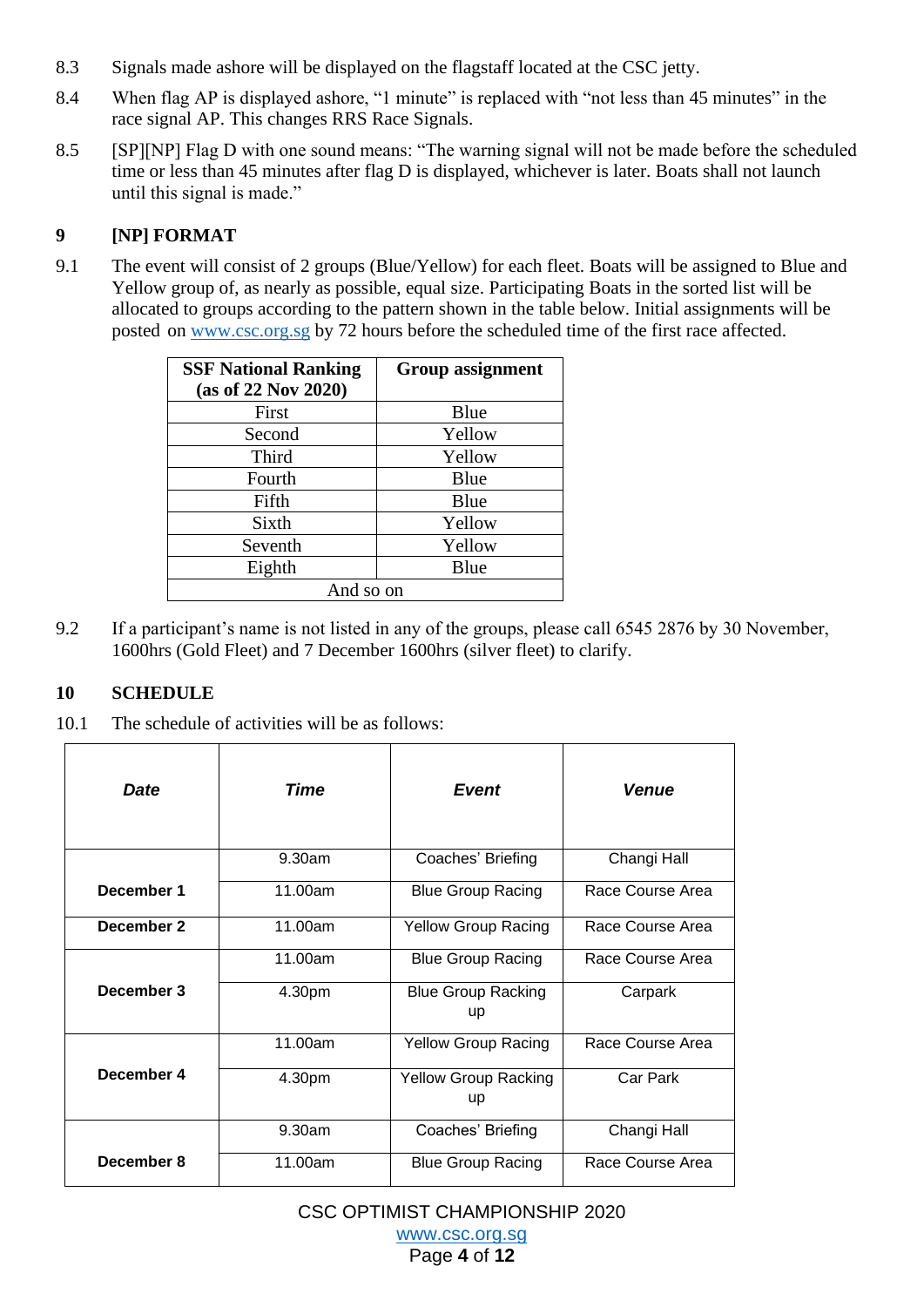| December 9  | 11.00am | <b>Yellow Group Racing</b>        | Race Course Area |
|-------------|---------|-----------------------------------|------------------|
|             | 11.00am | <b>Blue Group Racing</b>          | Race Course Area |
| December 10 | 4.30pm  | <b>Blue Group Racking</b><br>up   | Carpark          |
| December 11 | 11.00am | <b>Yellow Group Racing</b>        | Race Course Area |
|             | 4.30pm  | <b>Yellow Group Racking</b><br>up | Car Park         |

#### 10.2 Number of Races:

| <b>Events</b>                                                            | Total no. of races | Races per day  |
|--------------------------------------------------------------------------|--------------------|----------------|
| Gold Fleet (Blue Group)<br>1 <sup>st</sup> & 3 <sup>rd</sup> December    |                    | No more than 4 |
| <b>Gold Fleet (Yellow Group)</b><br>$2nd$ & $4th$ December               |                    | No more than 4 |
| Silver Fleet (Blue Group)<br>8 <sup>th</sup> & 10 <sup>th</sup> December |                    | No more than 4 |
| <b>Silver Fleet (Yellow Group)</b><br>9th & 11th December                |                    | No more than 4 |

- 10.3 The scheduled time of the warning signal for the first race each day is 1100hrs.
- 10.3 On the last day of the regatta for each group, no warning signal shall be made after 1600hrs.
- 10.4 No Prize Presentation will be conducted. All Prizes may be collected from the Race Secretariat.

### **11 CLASS FLAGS**

Class flags will be:

| <b>Class</b>                 | <b>Flag</b>      |  |
|------------------------------|------------------|--|
| <b>Optimist Silver Fleet</b> | Optimist logo on |  |
|                              | "white backing"  |  |
| <b>Optimist Gold Fleet</b>   | Optimist logo on |  |
|                              | "yellow backing" |  |

### **12 RACING AREA**

Attachment 2 shows the location of racing area.

## **13 THE COURSES**

13.1 The diagram in Attachment 1 show the courses, including the approximate angles between legs, the order in which marks are to be passed, and the side on which each mark is to be left.

> CSC OPTIMIST CHAMPIONSHIP 2020 [www.csc.org.sg](http://www.csc.org.sg/) Page **5** of **12**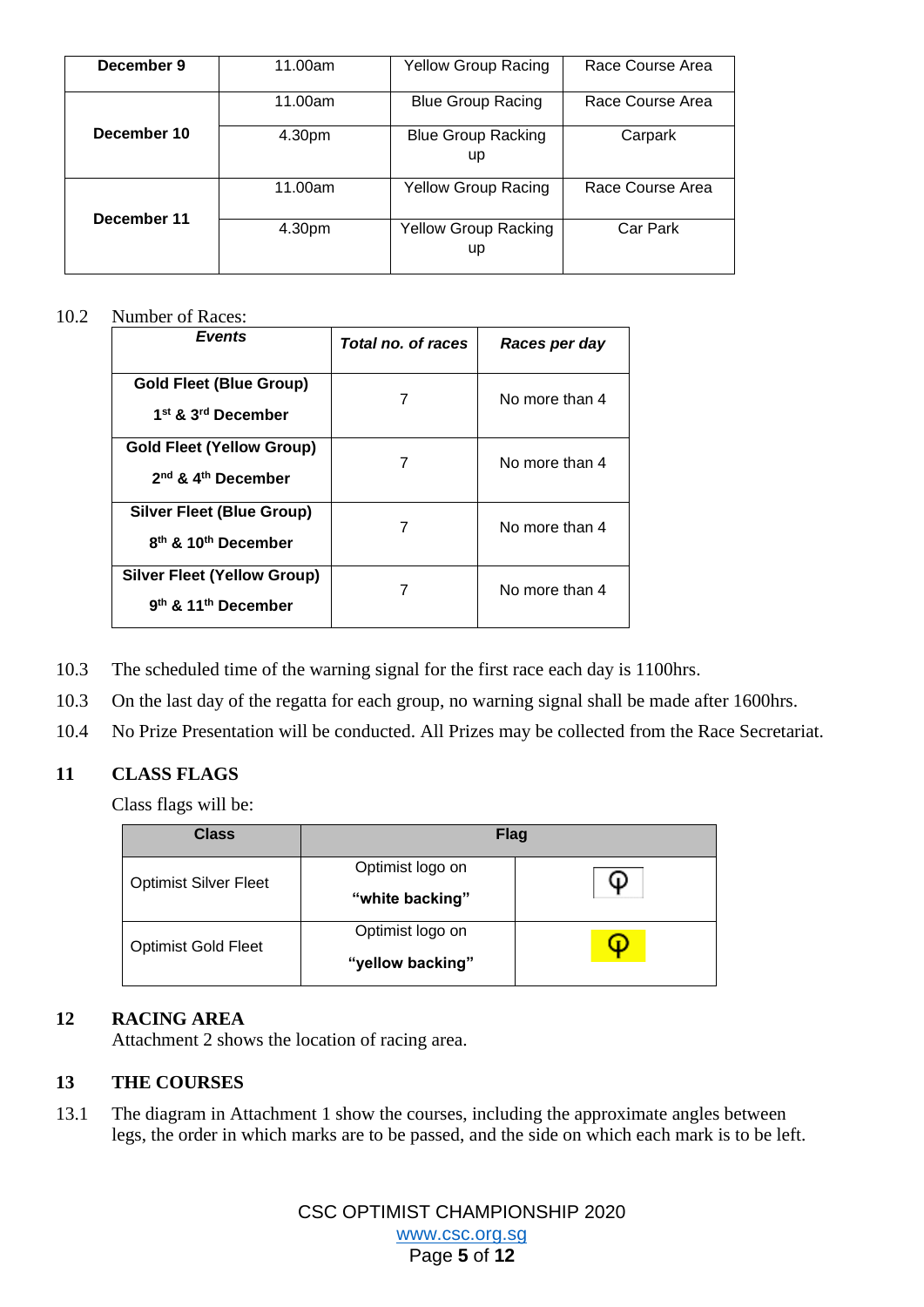### **14 MARKS**

14.1 The following are the rounding marks:

Mark 1 will be a red cylindrical buoy. Mark 2s/2p are gate marks; yellow cylindrical buoys.

- 14.2 New mark, as provided in NoR/SI 16.1 will be a pink spherical mark.
- 14.3 The finishing mark will be a blue cylindrical mark.

### **15 THE START**

- 15.1 Races will be started by using rule 26 with the warning signal made 5 minutes before the starting signal.
- 15.2 The starting line will be between staffs displaying orange flags on the Race Committee starting boat and a pin end boat.
- 15.3 A boat starting later than 4 minutes after her starting signal will be scored Did Not Start. This changes RRS A4 and A5.
- 15.4 To alert boats that a race or sequence of races will begin soon, an orange flag will be displayed with one sound signal for at least five minutes before a warning signal is displayed.

#### **16 CHANGE OF THE NEXT LEG OF THE COURSE**

- 16.1 To change the next leg of the course, the race committee will lay a new mark (or move the finishing line) and remove the original mark as soon as practicable. When in a subsequent change a new mark is replaced, it will be replaced by an original mark.
- 16.2 Except at a gate, boats shall pass between the race committee boat signalling the change of the next leg and the nearby mark, leaving the mark to port and the race committee boat to starboard. This changes RRS 28.1.

### **17 THE FINISH**

- 17.1 The finishing line will be between a staff displaying a blue flag on the finishing boat and the finishing mark.
- 17.2 [DP] When boats are finishing, boats who have finished shall avoid the finishing area, keeping well clear of all boats racing, and shall not act to interfere with a boat that has not finished.

#### **18 PENALTY SYSTEM**

- 18.1 Appendix P will apply as changed by NoR/SI 18.2.
- 18.2 RRS P2.3 will not apply and RRS P2.2 is changed so that it will apply to any penalty after the first one.

### **19 TIME LIMITS AND TARGET TIMES**

- 19.1 If no boat has passed Mark 1 within 30 minutes, the race will be abandoned. Failure to abandon will not be grounds for redress. This changes RRS 62.1 (a).
- 19.2 The time limit for the first boat to sail the course and finish is 70 minutes. Failure to abandon will not be grounds for redress. This changes RRS 62.1(a).

CSC OPTIMIST CHAMPIONSHIP 2020

[www.csc.org.sg](http://www.csc.org.sg/) Page **6** of **12**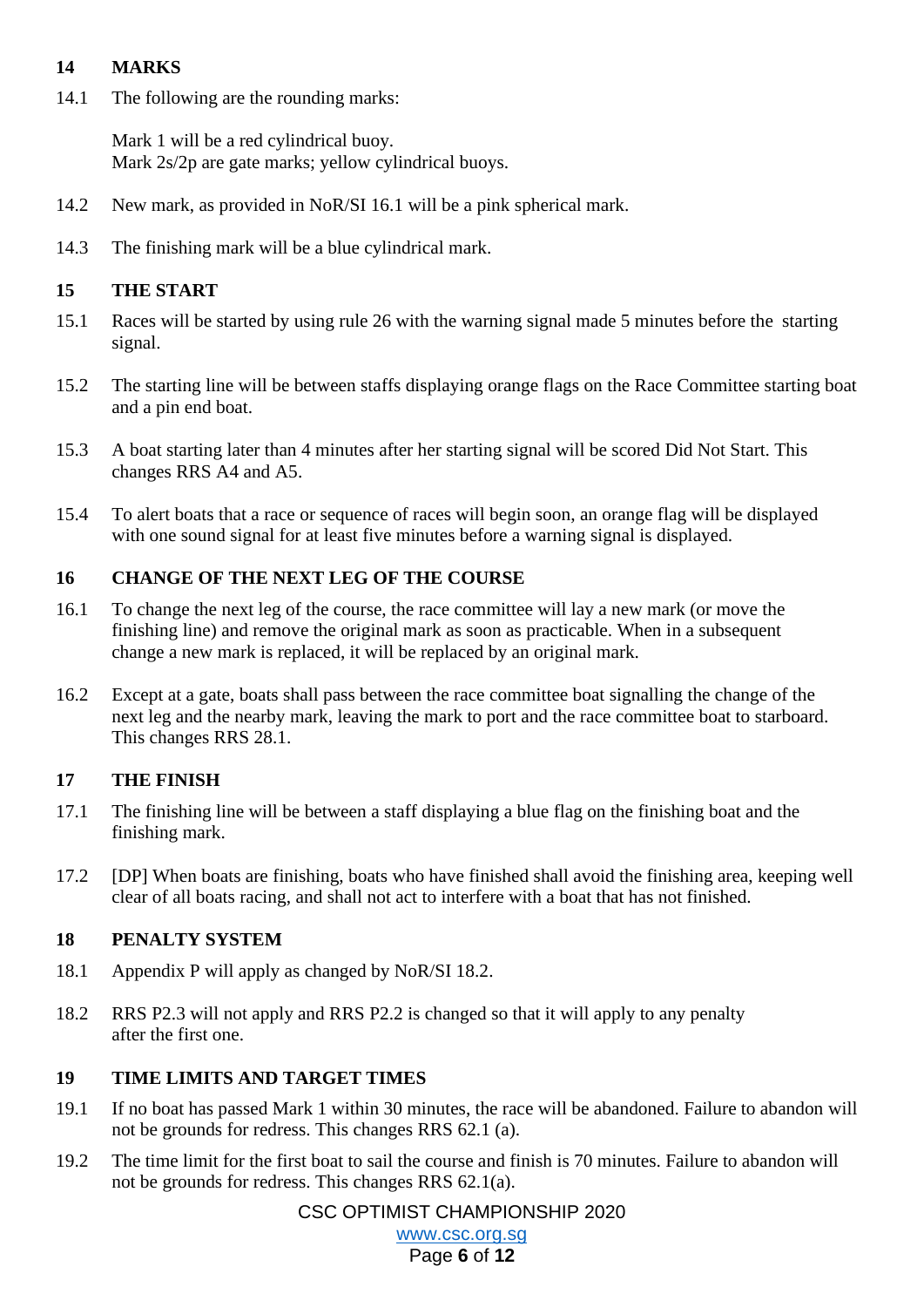- 19.3 Silver Fleet Boats failing to finish within 30 minutes after the first boat sails the course and finishes, will be scored Did Not Finish without a hearing. This changes RRS 35, A4 and A5.
- 19.4 Gold Fleet Boats failing to finish within 20 minutes after the first boat sails the course and finishes, will be scored Did Not Finish without a hearing. This changes RRS 35, A4 and A5

## **20 SCORING**

- 20.1 The Low Point System of RRS Appendix A will apply.
- 20.2 In the event of a series-score tie between two or more boats which cannot be resolved by RRS A8, both boats will be scored the same position and points. Boats tied for a series prize will share it equally.
- 20.3 One race each is required to be completed by Blue and Yellow groups to constitute a series in both Gold and Silver Fleet Events.
- 20.4 For All Events:

(a) When fewer than 4 races have been completed, a boat's series score will be the total of her race scores.

(b) When from 4 to 7 races have been completed, a boat's series score will be the total of her race scores excluding her worst excludable score.

20.5 Both the Blue and Yellow groups may complete a different number of races. However, for the final tally, only an equal number of races will be used, counting from race 1.

Eg: At the end of the regatta, If the Blue group had completed 7 races and the Yellow group had completed 5 races, races 6 and 7 will not count.

20.6 Standard penalties [SP] cannot be discarded and will be added to a boat's series score as the event progresses. A separate column titled "SP" on the results sheet will display the total standard penalty count for each boat.

### **21 PROTESTS AND REQUESTS FOR REDRESS**

- 21.1 Protest forms are available at the check-out / in counter. Protests and requests or redress or reopening shall be delivered there within the appropriate time limit.
- 21.2 To inform the Race Committee of the boat(s) being protested, the boat intending to protest shall approach the Race Committee vessel at the finishing line as soon as possible after finishing or retiring, and shall hail the protested boat(s) sail number(s). This adds to RRS 61.1(a).
- 21.3 The protest time limit is 60 minutes after the last boat has finished the last race of the day.
- 21.4 Notices will be posted no later than 30 minutes after the protest time limit to inform competitors of hearings in which they are parties or named as witnesses. Hearings will be held in the Ward Room, located on the second storey of Changi Sailing Club.
- 21.5 Notices of protests by the race committee or protest committee will be posted to inform boats under RRS 61.1(b).
- 21.6 A list of boats that, under NoR/SI 18.1, have been penalised for breaking RRS 42 will be posted.
- 21.7 Breaches of NoR/SI 7 and 29 will not be grounds for a protest by a boat. This changes RRS 60.1(a). Penalties for these breaches, if not stated in the sailing instruction, may be less than disqualification if the protest committee so decides. The scoring abbreviation for a discretionary penalty imposed under this instruction will be DPI.

CSC OPTIMIST CHAMPIONSHIP 2020

[www.csc.org.sg](http://www.csc.org.sg/)

## Page **7** of **12**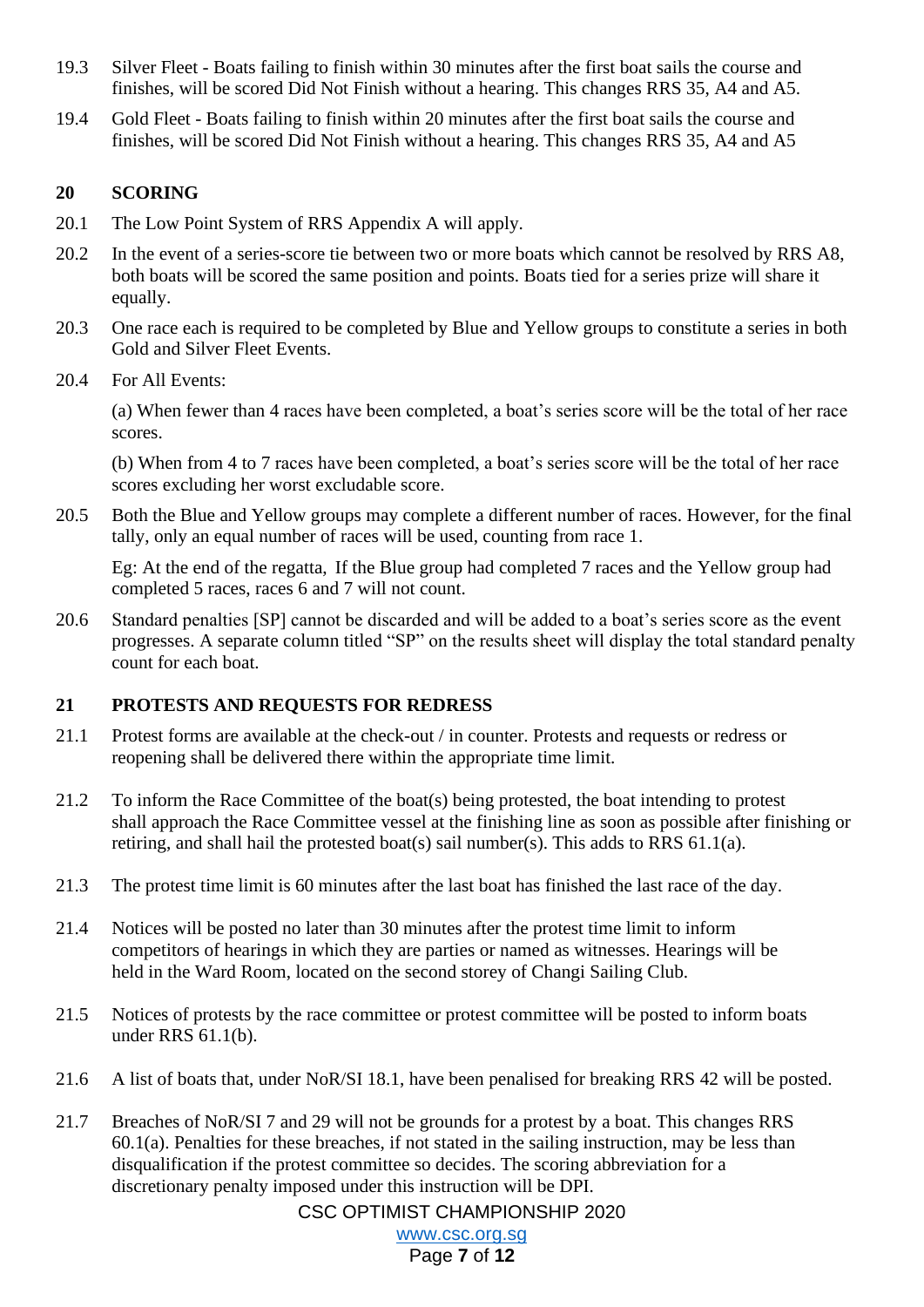21.8 On the last scheduled day of racing, a request for redress based on a protest committee decision shall be delivered no later than 30 minutes after the decision was posted. This changes RRS 62.2.

## **22 [DP][NP] REPLACEMENT OF CREW OR EQUIPMENT**

- 22.1 Substitution of competitors will not be allowed.
- 22.2 Substitution of damaged or lost equipment will not be allowed unless approved in writing by the Race Committee. Requests for substitution shall be made to the Race Committee at the first reasonable opportunity by completing an Equipment Replacement Request Form at the Race Office.
- 22.3 Repairs or replacements may be made on the water before or between races provided that the Race Committee afloat is notified, and approval granted by the committee before the next race. After the end of the day's racing, the substitution is still subject to the approval of the Race Committee given retrospectively.

## **23 [DP][NP] EQUIPMENT AND MEASUREMENT CHECKS**

On the water, a boat may be instructed by a Race Committee or Technical Committee to proceed immediately to a designated area for inspection. Ashore, equipment may be inspected or measured at any time.

## **24 [DP][NP] SUPPORT VESSELS**

Team Leaders, coaches and other support personnel shall stay 50m outside areas where boats are or will be racing, from the time the orange flag is displayed until all boats in that race have finished or the race committee signals a postponement or abandonment. When a race committee or jury member indicates a support boat to move further from the course area, the mentioned boat shall do so immediately.

### **25 TRASH DISPOSAL**

Competitors and support persons shall not intentionally put trash in the water. In addition to RRS 55, trash may be placed aboard support or official vessels. The use of 'single-use' plastic bottles or containers on shore or afloat is strongly discouraged.

## **26 [DP][NP] RADIO COMMUNICATION**

Except in an emergency, a boat that is racing shall not make voice or data transmissions and shall not receive voice or data communication that is not available to all boats.

### **27 PRIZES**

| Event               | Category                     | <b>Prizes</b>   |
|---------------------|------------------------------|-----------------|
| <b>Silver Fleet</b> | <b>Overall Open Division</b> | $1st$ to 10th   |
| <b>Gold Fleet</b>   | <b>Challenge Trophy</b>      | 1 <sup>st</sup> |
|                     | <b>Overall Open Division</b> | $1st$ to $10th$ |

Prizes will be given as follows:

CSC OPTIMIST CHAMPIONSHIP 2020 [www.csc.org.sg](http://www.csc.org.sg/) Page **8** of **12**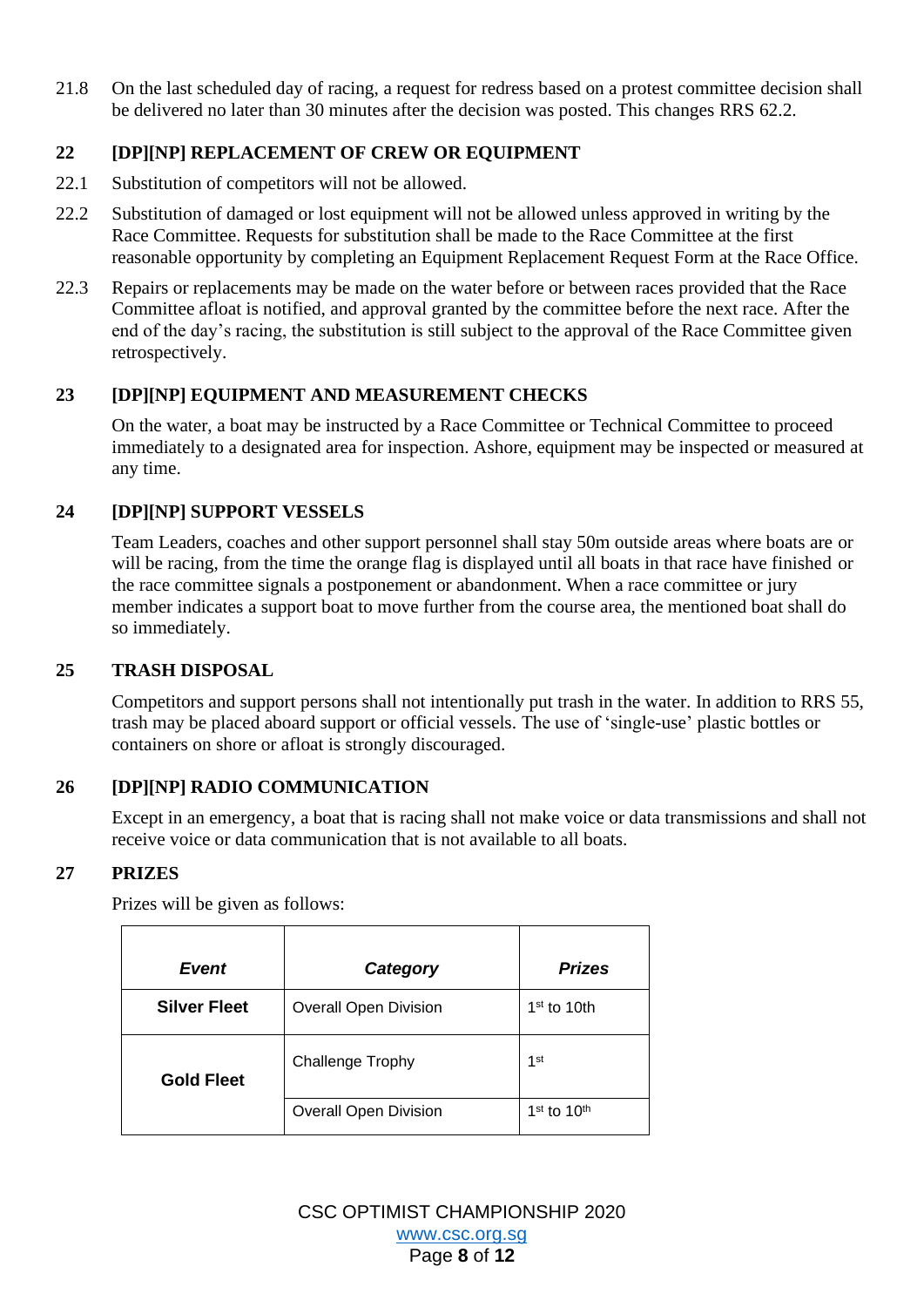## **28 DISCLAIMER OF LIABILITY**

- 28.1 Changi Sailing Club, owners, affiliates, officers, employees, agents, committee persons and race officials acting in the official capacities do not accept liability for loss of life or property damage, or personal injury or damage caused by or arising out of the event. Competitors take part in the event at their own risk.
- 28.2 The establishment of the Notice of Race and Sailing Instructions in no way limits or reduces the complete and unlimited responsibilities of a competitor being solely and entirely responsible for the management of a boat he is sailing.
- 28.3 All competitors shall maintain their boats in a safe and seaworthy condition.
- 28.4 A competitor shall be of good health and a competent sailor capable of racing in open water in all conditions including strong winds.
- 28.5 At-fault occurrences to other boats are the responsibility of the helmsman. Competitors are not covered by any liability insurance provided by the organising authority and should provide their own coverage for personal goods and liability protection. The organising authority recommends that competitors consult their own insurance carriers to ensure they are covered at this event and regarding additional personal liability insurance coverage.
- 28.6 A competitor is recommended to have personal accident and health insurance that covers him while attending the regatta and while racing.

### **29 [DP][NP] INSURANCE**

- 29.1 Each participating boat shall be insured with an adequate and valid third-party liability coverage.
- 29.2 The Organising Authority is not responsible for verifying the status or validity of certificates.

#### **30 INDEMNIFICATION**

To the fullest extent permitted by law, each competitor agrees to indemnify and hold Changi Sailing Club, owners, affiliates, officers, employees, agents, committee persons and race officials acting in the official capacities, harmless from any third-party claim to the extent arising from a competitor's acts or omissions.

### **31 FURTHER INFORMATION**

Please contact the Changi Sailing Club for any question regarding this event via the following means:

Tel: 6545 2876 Email: [enquiry@csc.org.sg](mailto:enquiry@csc.org.sg) Website: [www.csc.org.sg](http://www.csc.org.sg/)

> CSC OPTIMIST CHAMPIONSHIP 2020 [www.csc.org.sg](http://www.csc.org.sg/) Page **9** of **12**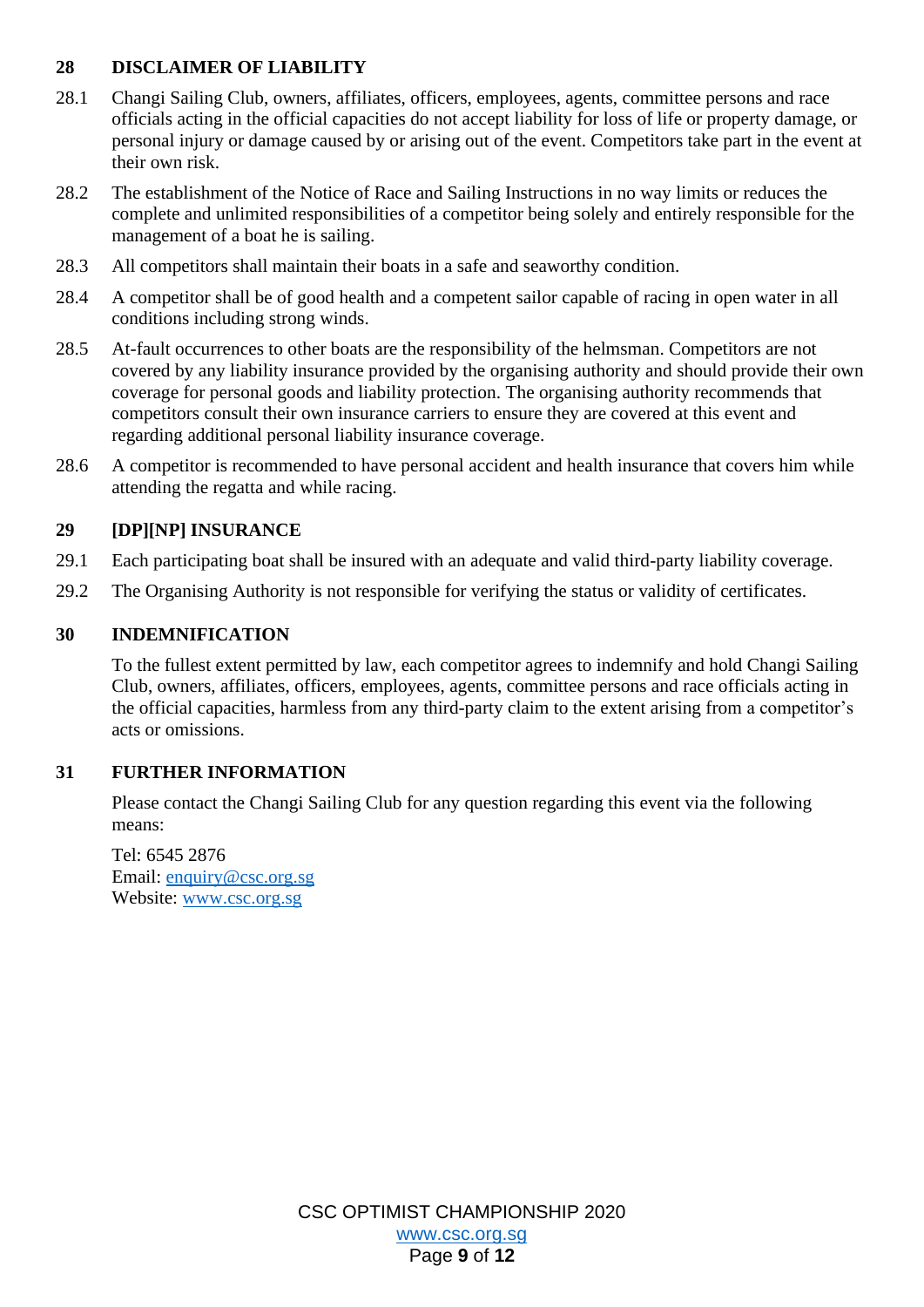

## **Mark rounding order**

#### **Silver Fleet**

| Pennant 1: Start – Mark $1 - 2S/2P$ – Finish                    |
|-----------------------------------------------------------------|
| Pennant 2: Start – Mark $1 - 2S/2P$ – Mark $1 - 2S/2P$ – Finish |

#### **Gold Fleet**

Start – Mark 1 – 2S/2P – Mark 1 – 2S/2P – Finish

CSC OPTIMIST CHAMPIONSHIP 2020 [www.csc.org.sg](http://www.csc.org.sg/) Page **10** of **12**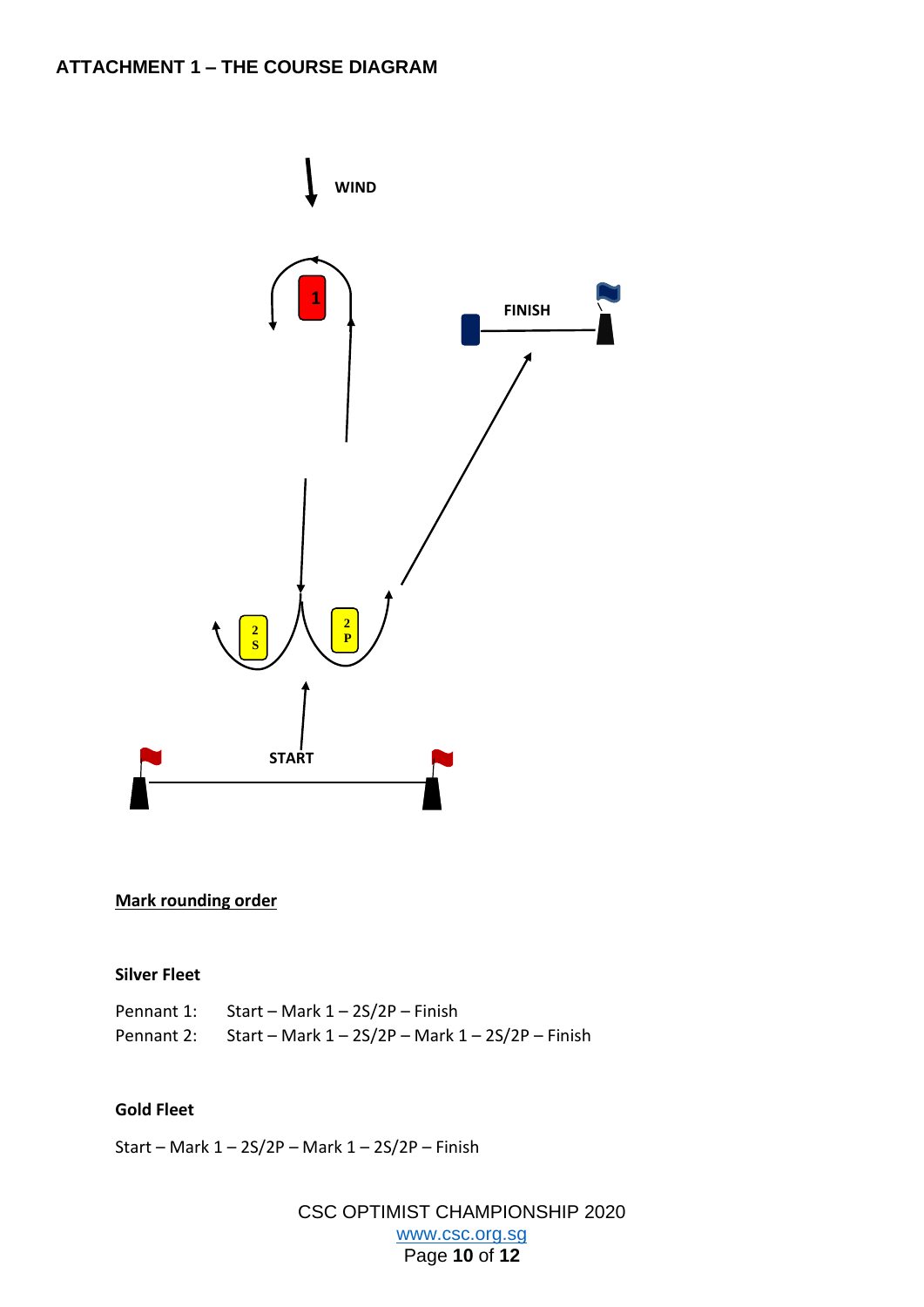#### **ATTACHMENT 2 – RACE COURSE AREA**



CSC OPTIMIST CHAMPIONSHIP 2020 [www.csc.org.sg](http://www.csc.org.sg/) Page **11** of **12**